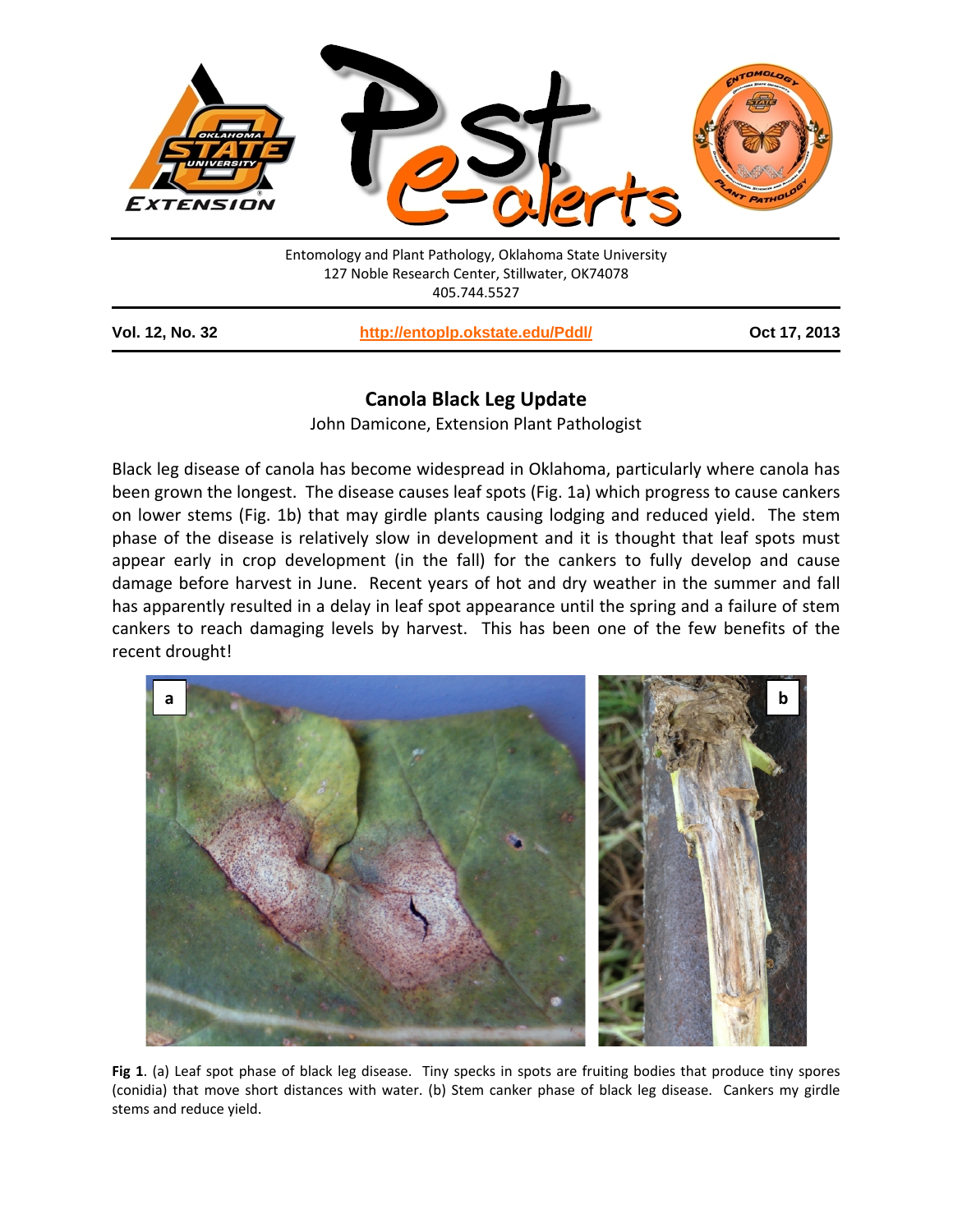There are two types of spores produced in the black leg disease cycle. Ascospores (Fig. 2) are relatively large spores that are produced on infested stubble (Fig. 3) as a result of sexual recombination. Ascospore ripening occurs on stubble over a period of time and is favored by moderate temperature and rainfall. When mature, ascospores become airborne during rain events and move from stubble left in old fields into nearby new fields where they cause leaf spots. The second spore type (conidia) are tiny spores produced clonally on leaf spots, stem cankers, and on stubble. They are produced in sticky droplets and moved only short distances in water (Fig 4). They probably have little importance in causing disease in new fields where crop rotation has been planted. In the lab, we have to would canola plants to get infection by conidia.



This year and last year, I have been periodically monitoring ascospore development on canola stubble that we have collected and left in piles outdoors. Last year we could not find mature ascospores in the fall. This year we are seeing a few mature ascospores from stubble collected from central Oklahoma. Apparently the increased rainfall and more moderate temperatures this summer have supported earlier ascospore ripening this year compared to last. This could mean an increased risk for leaf spot infections in the fall and black leg pressure in the spring. Fungicides are registered for control of canola black leg and applications are generally